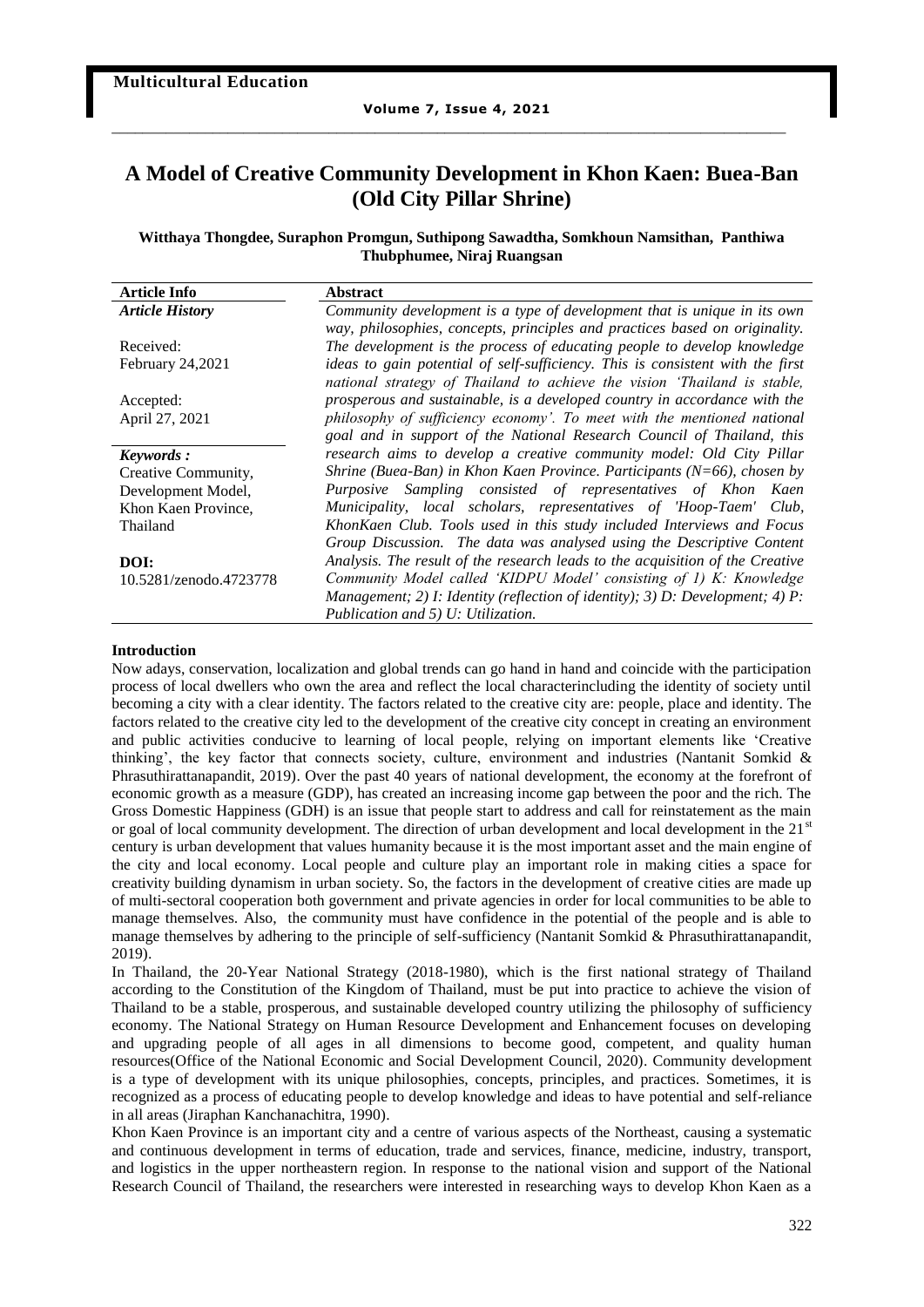creative community. In so doing, this research had its aim to create the creative community development model (CCD Model): Old City Pillar Shrine (Buea-Ban), Khon Kaen Province based on the local and religious culture.

### **Objectives& Methodology**

This action research aimed at developing a CCD Model: Buea-Ban in Khon Kaen Province and it was carried out using a mixed research method. The implementation of research on CCD Model: Buea-Ban, Khon Kaen Province was divided into 3 phases. Phase 1: Organize a meeting of the 66 research participants to review development guidelines; Phase 2: Design the creative community based on opinionsof representatives of Khon Kaen Municipality, local scholars, representatives of 'Hoop-Taem' Club, KhonKaen Club; Phase 3: Develop Buea-Ban in Khon Kaen Province in collaboration with communities and related agencies to support the learning of people in Khon Kaen.

## **Results**

# **Development of CCD Model: Buea- Ban**

The development of a creative community can be achieved through cooperation and the joint ideas from the community and factors that exist within the community combined with the use of modern technology. In this stage, the research team has a clear goal to make the most of the community's benefits in terms of 1) understanding, 2) accessing, 3) developing, and 4) using the information of a creative community as illustrated.

**Illustration 3**: the goals of the Khon Kaen creativecity development



For developing a creative community, in all activities, the research team have asked for cooperation of the community chair, community representatives, villagers, 'Hoop Team' Club, Khon Kaen Municipality, private entities to think, do, and join in solving problems. Therefore, the study can carry out various activities successfully and the form of activities that contribute to the development of a creative communityare shown in the illustration below.

### **2) Dissemination of research results (Publication)**

In the publication of this research results, the research team's goal is'to return information to the community' to promote and encourage people in the community to have the knowledge and an understanding of the rationale of research consistent with reality and society. This time, researchers have disseminated the research results in 2 formats as follows:

- 2.1) Opening a forum for villagers;
- 2.2) Broadcasting through television and radio stations (NBT).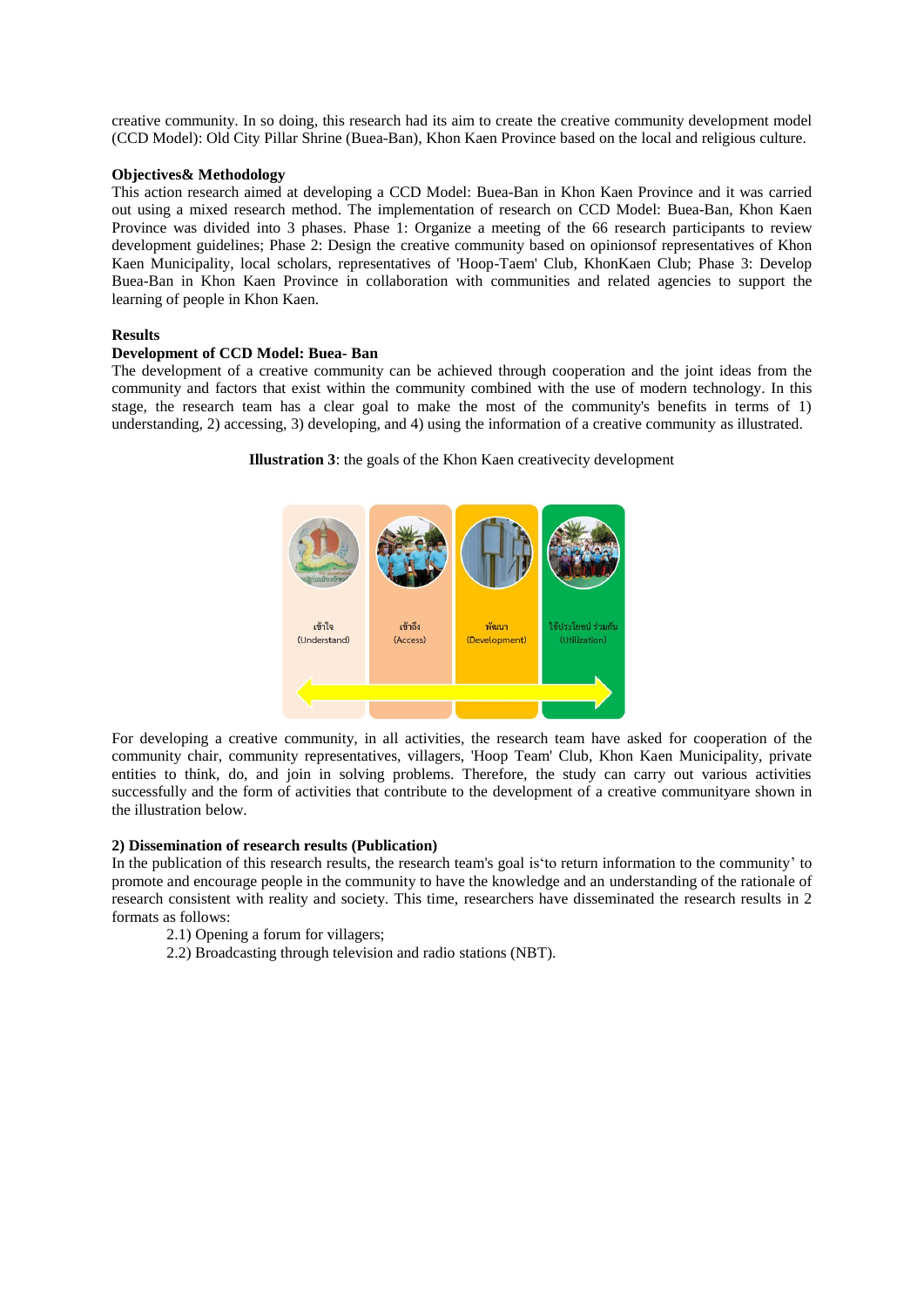**Figure 5**: the opening ceremony of the forum and dissemination of research results **3) Utilization of research results**



3.1 Policy utilization: the results of policy research isused to create theMunicipal Law or Policies of Khon Kaen Municipality.

3.2 Academic use: it is the use of research results for teaching and learning about the history of Khon Kaen Province. This leads to learning and creating learning materials on history of the city of Khon Kaen, history of Buea-Ban, culture and arts and traditions of Khon Kaen. For this research, researchers have created knowledge in six topics; each subject has a QR code that can be scanned to obtain the information of each topic. This reduces time to find the stories of the history of Buea-Ban for visitors.

3.3 Public use:this research has benefited the people in term of improving the quality of life and people's economy, including arts and culture and sufficiency economy lifestyle, etc. The research team has created innovations: 1) intelligent electric poles; 2) signs on the old city pillar; 3) signs ofBuea-Ban on the road surface in the middle of the city at the entrance of Buea-Ban; 4) painting on the road surface on the entrance of Buea-Ban; 5) landscape improvement of Buea-Ban both inside; 6) establishing a check-in point to bring the information of Buea-Ban on the map (Google Maps) of Thailand which can be searched easily.

3.4 Spatial application: introduction of research results to six communities, including Wat That Community, Wat Klang Community, Nong Waeng Community 1, Nong Waeng Community 2, Nong Waeng Community 3, and NongWaeng Community 4 in Khon Kaen Province.

3.5 Indirect use:it is the creation of mental value, raising the mind, creating aesthetics and happiness for the people in the community.

#### **Discussion**

1) Creative Community Development:the development of a creative community comes from community cooperation, ideas and factors within the community,combined with the appropriate use of modern technology.For developing from the actual community area, the development should be started from Buea-Ban, the focal point of Khon Kaen people. It is an area that has long been a priority for the public and in need to develop in conjunction with the development of modern technology in order forpeople to easily access and find information.This is consistent with the work ofWannatham Kanjanasuwan (2010),'Strong Community Management Process: Forms, Factors and Indicators' which indicated seven critical management processes of the strong community development: (1) community participation;(2) exchange of knowledge;(3) process of building and rebuilding;(4) process for exercising community rights; (5) community decision-making process;(6) network development and (7) self-management. Besides, the indicators for building strong community are divided into four components: economic dimension,dimensions of society and community organization,dimensions of culture, learning, and dimensions of natural resources and environment.

2) The goal of public relations is 'returning information to the community' to promote and encourage people in the community to logically find knowledge and an understanding of Buea-Ban in consistence with nature and social responsibility.In this research, the public relations have been organized by two forms: organizing a forum of villagers and broadcasting on the radio and television station of Thailand (NBT), and disseminating it online. This is conformed with the study of Nantaporn Adirekchotikul and Ketsarin Chokpermpoon (2018)'The Development of Tourism Public Relations in Makluea Mai Subdistrict Administrative Organization, Makluea Mai Subdistrict, Sungnoen District, Nakhon Ratchasima', and its result found that the community required the Subdistrict Administrative Organization to publicize through the website and add information content of tourist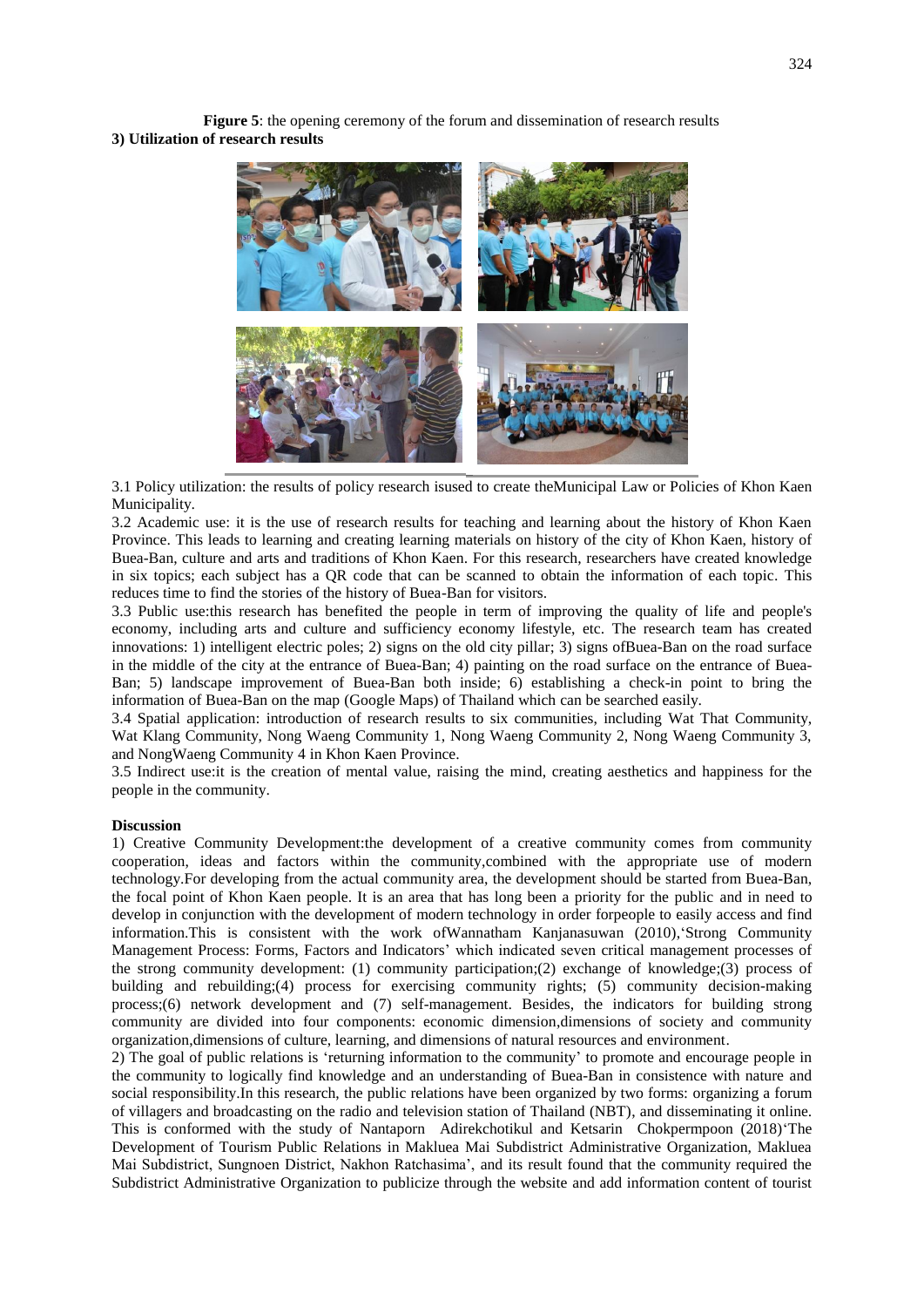attractions; souvenirs should have a foreign language, be promoted on website and product banners should show the uniqueness of the tourist attraction. This result includedgiving the opportunity for the community to participate in the preparation of tourism publicity. This is consistent with the study of Nuntipa Pushsapavardhana and Nawin Wongsomboon (2020),demonstrating that the most reliable media in providing information are human and internet. Tourists have expectations about the style, personnel, content and public relations media. Therefore, the quantitative research showed visitors receive the most information from individual media, it is imperative that the public relations should be promoted through the visitors to create impression in service. The public relation is also made by using personal communication of journalists or other writers. This is also consistent with the research results ofKultip Sastrarut and Thanakarn Duangratana (2014)'Communication campaigning in urban health areas in the dimension of communication for social responsibility' which mentions thatcommunication for social responsibility is a communication process through the external dimension of the educational organization thatDhurakijBandit University has carried out activities in the form of a campaign communication project in correction and development of society through media, activities under the project 'River from stream to mother'. This reflects that educational organizations have played a role as an educational leader in creating a social change in a way, which uses the strengths of a university that has a Faculty of Communication Arts to create a faculty project to allow the faculty and students to participate in the process of communication with the community. This leads to creating a good image (Corporate Citizenship), which is the cornerstone of building the trust and value of the university in the consumer's point of view. In this regard, researchers emphasize the CSR communication elements in the area of community development (Community Involvement and Development) through media. These activities are consisted of three elements: (1) organization, the message sender; (2) the stakeholders, the message receivers, (3) image or message.

3) Mutual Use:this research is action research with a process to engage the community and those involved in all activities to develop areas to support the learning of the community. The community is therefore directly affected by (1) policy utilization: it is the utilization of policy research results in the actual implementation byusing as information to create the Municipal Law or Policies of the Khon Kaen Municipality;(2) academic benefit:it is the use of research results for teaching the history of Khon Kaen Province. This leads to learning on creating learning materials on history of the city of Khon Kaen and Buea-Ban;(3) public use:this research has benefited the people to improve the quality of life and the economy, including the use of arts and culture, sufficiency economy lifestyle, etc. in their life; 4) spatial benefit: itis the introduction of research results to use in a specific area, i.e., Khon Kaen Municipalityand at least six communities; 5) indirect use:it is the creation of mental value and aesthetics creating happiness for people in the community.To further development the mutual use of the research finding, there are three suggested methods. First, it is important to create the interaction between government agencies and the research community to disseminate research results into utilization. This is consistent with the research of Phakpoom Tippakoon (2018), studying the factors affecting the use of research by Thai government agencies.The research demonstrated that if the government wants to use the research result more in policy, it must establish a connection mechanism between government and research sectors to allow exchange and learning between each other. Currently, some research funding agencies have focused on creating connections between researchers and users of research results throughout the research process. However, until now,there has not been a systematic assessment of the said approach effective in terms of increasing utilization levels.The second is to motivate researchers to drive the research results towards policy utilization. It could be said that currently there is no a concrete system to attract researchers put their work to be used.Even inthe assessment of the educational quality of higher education institutions, there isan indicator for the use of research results but it does not lead the individual inspiration to bring the research results in use. Therefore, the inspiration system in use of the research results should be designed to allow researchers to see the benefits of their investment in driving research into policy utilization. Third, the need for agencies to usethe research results is one of the most important factors of utilization of the research outcomes. The key point is to know the need of government agencies in using research outcomes. At this point, if there is a mechanism that continuously links information between government agencies and researchers on the regular basis. This will benefit both government agencies and researchers in developing the research in the future.

### **Recommendations**

# **1) Recommendations at the policy level**

The administrators or stakeholders should promote the development of a creative community model based on the factors existing within the community in order to create pride in the people in the community so that people become conscious of their love for their hometown and recognize a learning area within that community.

# **2) Suggestions for applying research results**

Stakeholders should apply a CCD Model discovered in this research to develop the community as a cultural tourism destination to create stability, wealth, and sustainability for the community.